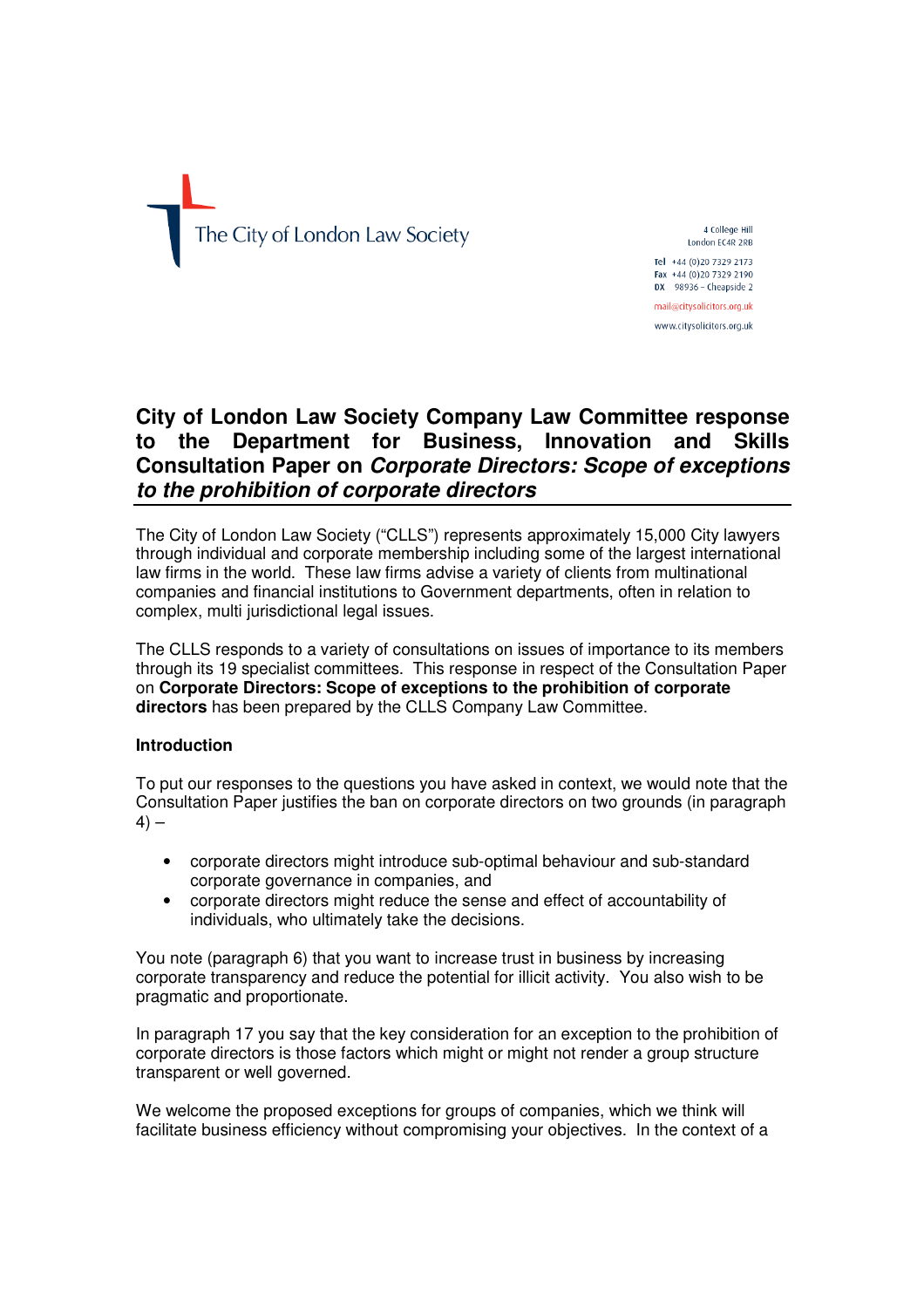group of companies, with a disclosed parent company exercising control over the whole group, the principal focus for governance and transparency should be on the parent. Absent insolvency or the risk of insolvency, the board of the parent will have ultimate accountability for the conduct of the group it controls. The transparency objective is therefore met by the existing requirements for disclosure by a company that is a subsidiary undertaking of its parent undertaking and ultimate parent company – see the Large and Medium-Sized Companies and Groups (Accounts and Reports) Regulations 2008, Schedule 4, paragraphs 8 and 9 (the "2008 Regulations").

If the parent undertaking or ultimate parent company is a UK incorporated company, the disclosure requirements of the 2008 Regulations should provide sufficient transparency. Further assurance of transparency would be achieved if the parent had only natural persons as its directors.

If the parent undertaking or ultimate parent company is incorporated outside the UK, we suggest that, in principle, the objectives are met if (a) that company is subject to substantially similar transparency obligations to those applicable to a UK company and (b) its directors are all natural persons.

Our responses to the questions below include this approach and give further detail. We also believe that where a company is listed, that company and UK companies in its group should benefit from an exemption.

### **UK companies with shares admitted to trading on regulated markets**

**1. Should we use UK companies listing on UK regulated markets as a basis for an exception from the prohibition of corporate directors? And UK subsidiaries of non-UK companies listed on UK regulated markets?**

UK and non-UK companies listed on a regulated market are subject to the Vote Holder and Issuer Notification Rules in DTR5 and for that reason will be exempt from the obligation to provide information for the register of People with Significant Control. The ownership and control of such companies will be transparent. We would, however, suggest an additional requirement, that the directors of the listed company on which the exemption is based must all be natural persons.

**2. Should we use listing on other markets, with broadly similar rules to those of UK regulated markets, as the basis for an equivalent exception from the prohibition of corporate directors? Do you have any further thoughts on the handling of UK companies listed on overseas markets, and evaluation of their rules and requirements?**

A company with a listing on an overseas market which is subject to rules (on disclosure of ownership and control) that achieve a broadly similar outcome to those subject to the UK rules should, we believe, be treated similarly. We would, however, also impose the additional requirement, that the directors of the listed company on which the exemption is based must all be natural persons.

We assume the test of whether rules are "broadly similar" is the same as will apply to the PSC register requirements. In that connection we have previously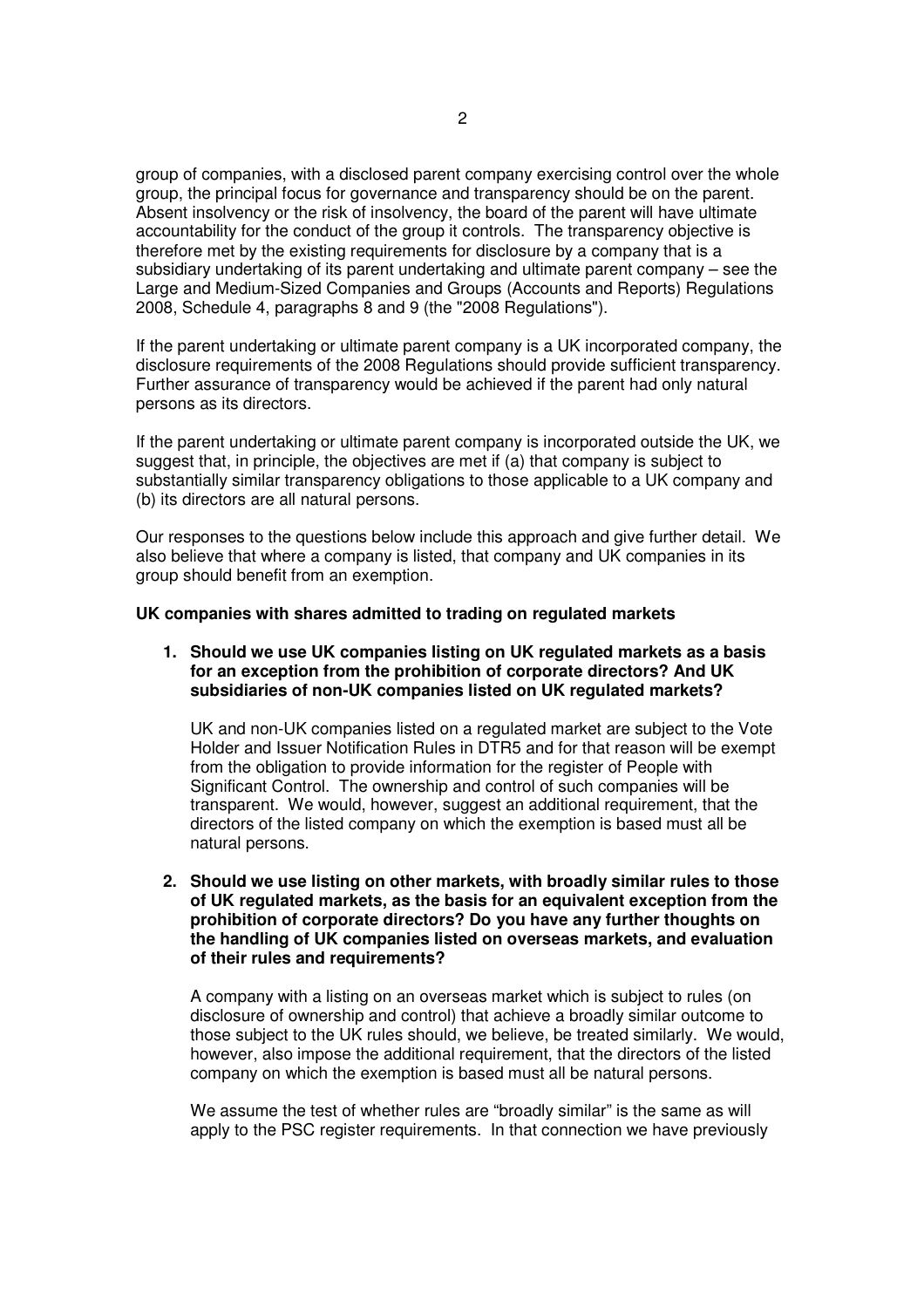noted that DTR 5.11.6R contains an exemption for non-EEA companies "whose laws have been considered equivalent for the purposes of article 23 of the TD". We again suggest that be used as the starting point for which systems of rules should be regarded as "broadly similar".

Note that the Financial Conduct Authority has stated that it is satisfied that the laws governing disclosure of major shareholders in the USA, Japan, Israel and Switzerland are equivalent to DTR5, so that companies incorporated in any of those countries with securities admitted to trading on a UK regulated market are exempt from DTR5 (see http://www.fca.org.uk/firms/markets/ukla/information-forissuers/non-eea-regimes). It would be helpful for there to be a statement about the way in which a decision could be taken that the laws of other jurisdictions are considered equivalent – and whether this will be done by the FCA (even if the relevant company's shares are not listed in the UK).

# **3. How far should an exception extend in the group?**

# **a. Should it apply only to dormant companies?**

We do not see the justification for restricting the exception to dormant companies. Dormant companies are not the only companies in a group structure that may benefit from the use of corporate directors and we do not see any good reason to limit the exception in that way.

# **Should it apply to**

# **b. wholly owned subsidiaries; or**

# **c. subsidiary bodies corporate controlled through voting rights or control of directors; or**

# **d. subsidiary undertakings subject to wider means of parental company influence?**

We believe the exemption should apply to subsidiary undertakings, the widest possible definition proposed here. The important point is that the person exercising control, the parent company, is the entity which satisfies the tests of transparency and good governance. That degree of control and transparency at the head of the group should be sufficient assurance that the use of corporate directors will not be abused.

# **4. Should it apply only to companies appointing another company in the group or a parent company only? Should this be made explicit?**

While a corporate director may often be a group company, we do not believe that will invariably be the case. We reiterate our point above that the identity of the corporate director is less important than the transparency and governance of the person appointing the director and in overall control of the entity to which the corporate director is appointed. If the parent company is listed on a regulated market, and so subject to requirements of transparency and good governance,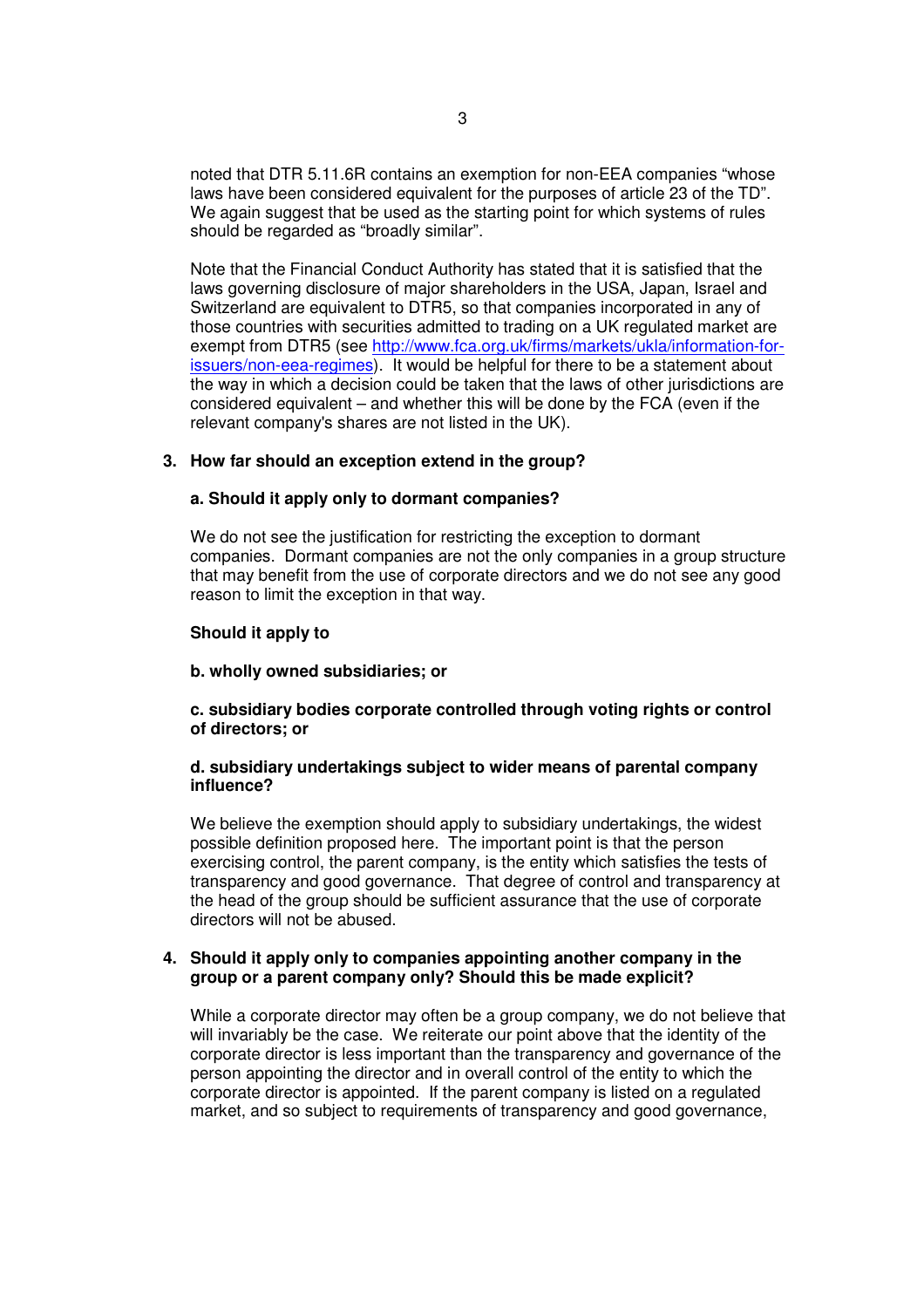the exemption should allow any companies which that listed company controls to appoint any person as a corporate director.

# **5. Should it apply only to companies appointing a corporate director whose directors are all natural persons?**

Similarly, we see no justification for a further restriction requiring the directors of a corporate director to be natural persons. Any company will be required (as at present) to have at least one natural person as a director, and we see no benefit from complicating the exemptions with additional requirements for which there is no justification. (See, however, our response to Question 22 where we suggest an exception to that principle might be justified.)

# **6. Are there any other arrangements or relationships we should consider?**

We have not identified any other arrangements or relationships where an exemption would be useful.

### **7. Can you provide any evidence of the costs and benefits of your preferred outcome?**

The benefits of using corporate directors have been stated previously by several respondents to previous consultations. We do not see any disadvantages to exempting such regulated groups.

### **UK companies with shares admitted to trading on prescribed markets**

### **8. Should we use UK companies listing on UK prescribed markets as a basis for an exception from the prohibition of corporate directors? And UK subsidiaries of non-UK companies listed on UK prescribed markets?**

We would agree with your assessment that the same arguments in respect of companies listed on regulated markets apply to those listed on prescribed markets and, in respect of this and the subsequent questions 9 to 14, would echo our responses to questions 1 to 7 above. We see no reason to differentiate between companies listed on regulated markets and those listed on prescribed markets.

Note that UK incorporated companies with shares traded on AIM are subject to DTR5. Where an AIM company is incorporated in a jurisdiction which does not have a similar shareholder disclosure regime to DTR5, the guidance to AIM Rule 17 requires the company to use all reasonable endeavours to take measures to require significant shareholders to notify the company of relevant changes in their shareholding, and they are advised by that guidance to achieve this by incorporating disclosure provisions in the company's constitution in similar terms to DTR5. We believe that companies that have incorporated such provisions should be entitled to an exception.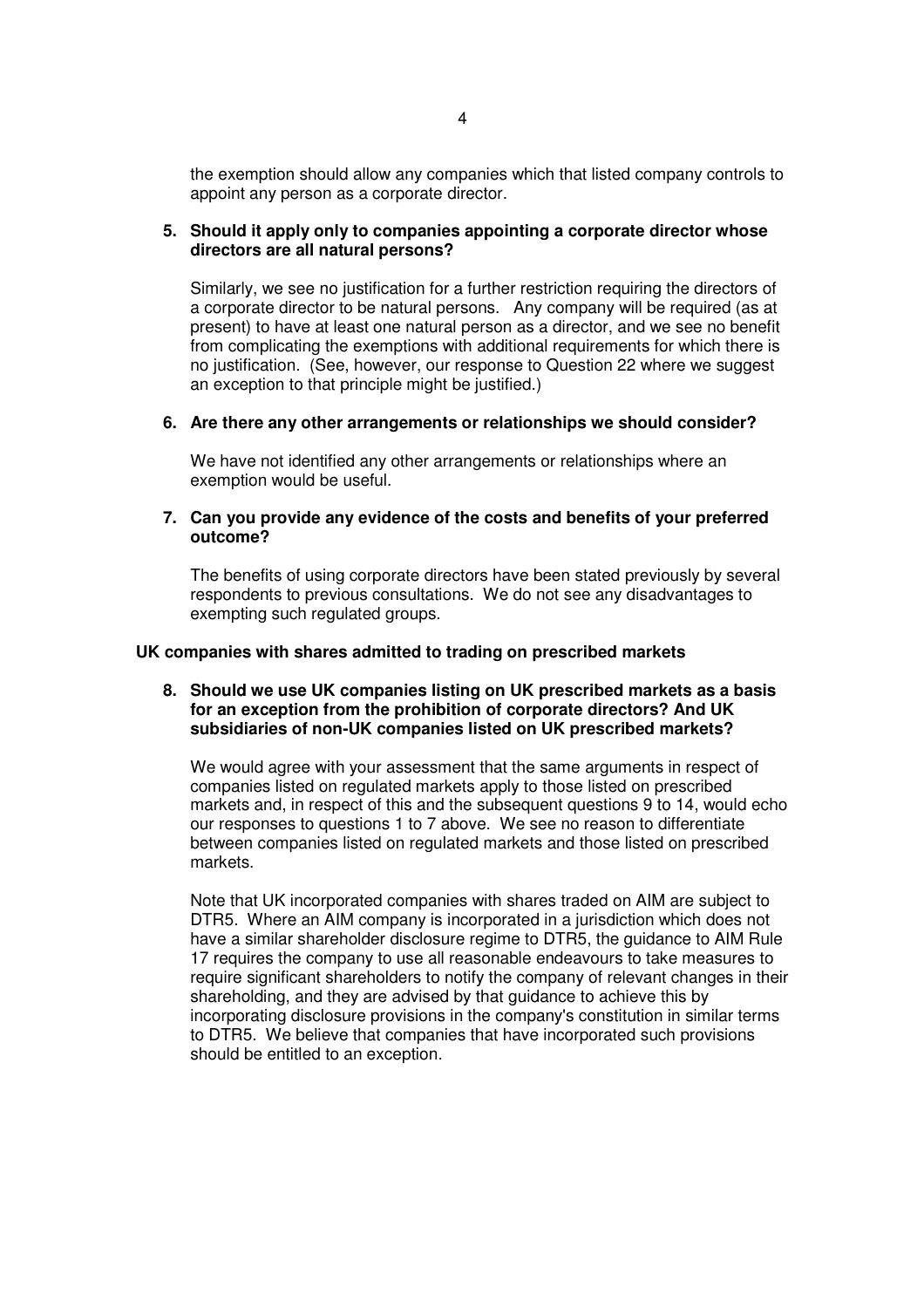- **9. Do you have any further comments on overseas markets broadly similar to UK prescribed markets which are not covered above (in your response to question two regarding overseas markets broadly similar to UK regulated markets)?**
- **10. How far should an exception extend in the group?** 
	- **a. Should it apply only to dormant companies?**

**Should it apply to** 

**b. wholly owned subsidiaries; or** 

**c. subsidiary bodies corporate controlled through voting rights or control of directors; or** 

**d. subsidiary undertakings subject to wider means of parental company influence?**

- **11. Should it apply only to companies appointing another company in the group or a parent company only? Should this be made explicit?**
- **12. Should it apply only to companies appointing a corporate director whose directors are all natural persons?**
- **13. Are there any other arrangements or relationships we should consider?**
- **14. Can you provide any evidence of the costs and benefits of your preferred outcome?**

**Public companies without shares admitted to trading**

**15. Should we use public company status as a basis for an exception from the prohibition of corporate directors?**

See our response to question 16 below.

**16. Should any exception extend to all public companies, only to large public companies, or only to large public companies in group structures?**

For the reason given above we think the additional emphasis on good governance that exists in relation to companies whose shares are publicly traded is very much a secondary consideration compared to the transparency of ownership and control of the parent. Accordingly, we think that groups headed by large non-listed public companies subject to the 2008 Regulations should be eligible for the exemption in the same way. If the parent is a UK company it will be subject to the PSC regime, which provides the required transparency of ownership and control. A requirement to have only natural persons as directors will give further assurance on transparency.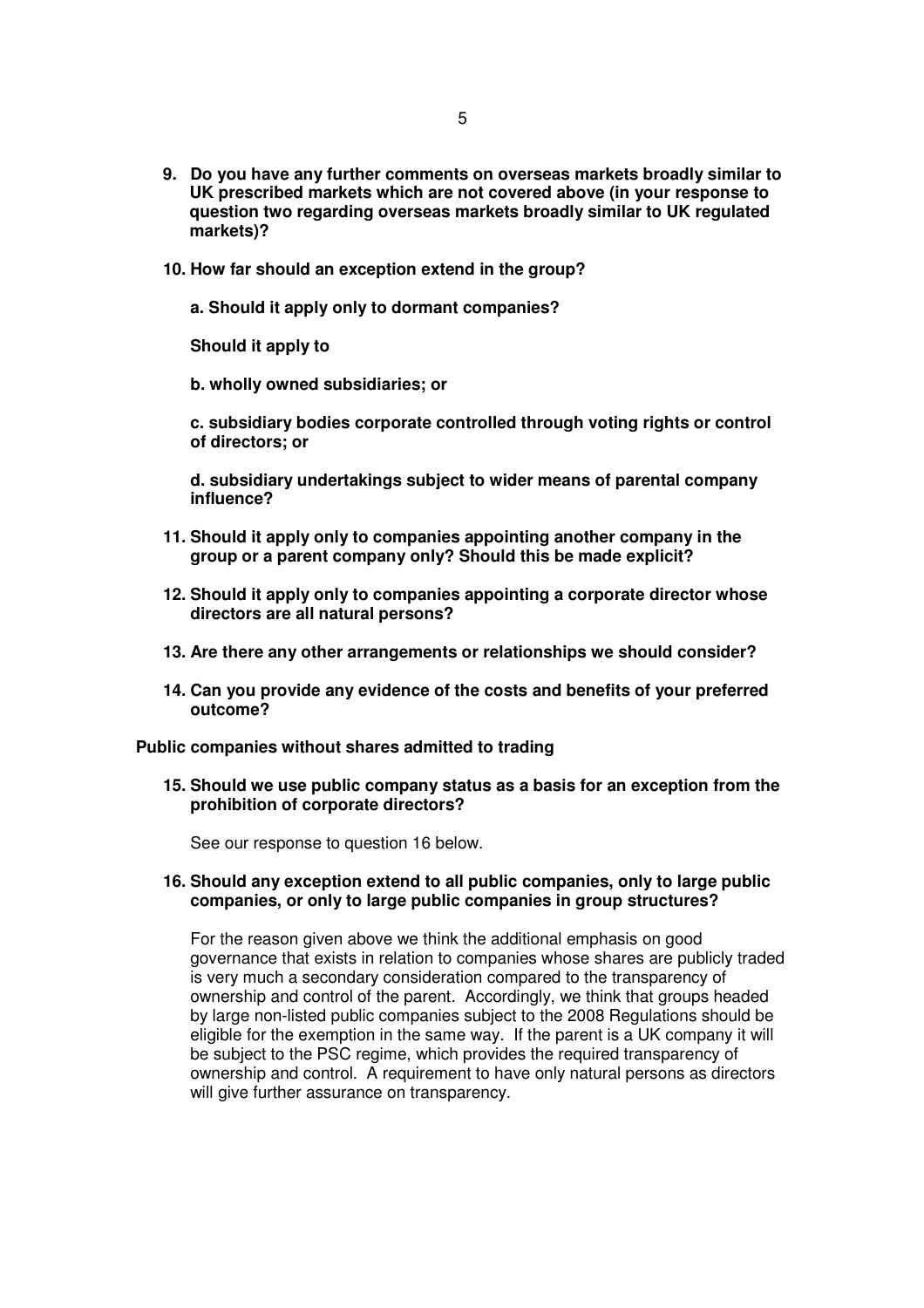If the parent is a non-UK company and can establish that it is subject to or observes a standard of transparency of ownership and control broadly similar to the 2008 Regulations and the PSC regime, and has only natural persons as directors, its group companies should benefit from the exception. In this context, it would be helpful if, in due course, you were to publish a list of overseas jurisdictions which you regard as having such broadly similar disclosure regimes.

# **17. How far should an exception extend in the group?**

# **a. Should it apply only to dormant companies?**

Once the exception is granted, we believe that it should be applied throughout the group. We therefore respond to questions 17 to 21 as we have to questions 1 to 7.

# **Should it apply to**

**b. wholly owned subsidiaries; or** 

**c. subsidiary bodies corporate controlled through voting rights or control of directors; or** 

**d. subsidiary undertakings subject to wider means of parental company influence?** 

- **18. Should it apply only to companies appointing another company in the group or a parent company only? Should this be made explicit?**
- **19. Should it apply only to companies appointing a corporate director whose directors are all natural persons?**
- **20. Are there any other arrangements or relationships we should consider?**
- **21. Can you provide any evidence of the costs and benefits of your preferred outcome?**

# **Private companies**

# **22. Should we use large private company status as a basis for an exception from the prohibition of corporate directors?**

We would make the same point in respect of private companies which qualify as "large" for accounting purposes under the 2008 Regulations as is made above in respect of large public companies for the reasons given in response to question 16 above. For these purposes, we see no material difference between large public and large private companies. We therefore reply to questions 22 to 28 in the same terms as we have replied to questions 16 to 21.

In the case of a group of companies headed by a private company which is not subject to the 2008 Regulations (but which is subject to the PSC regime), you might consider extending the exemption to the subsidiaries and subsidiary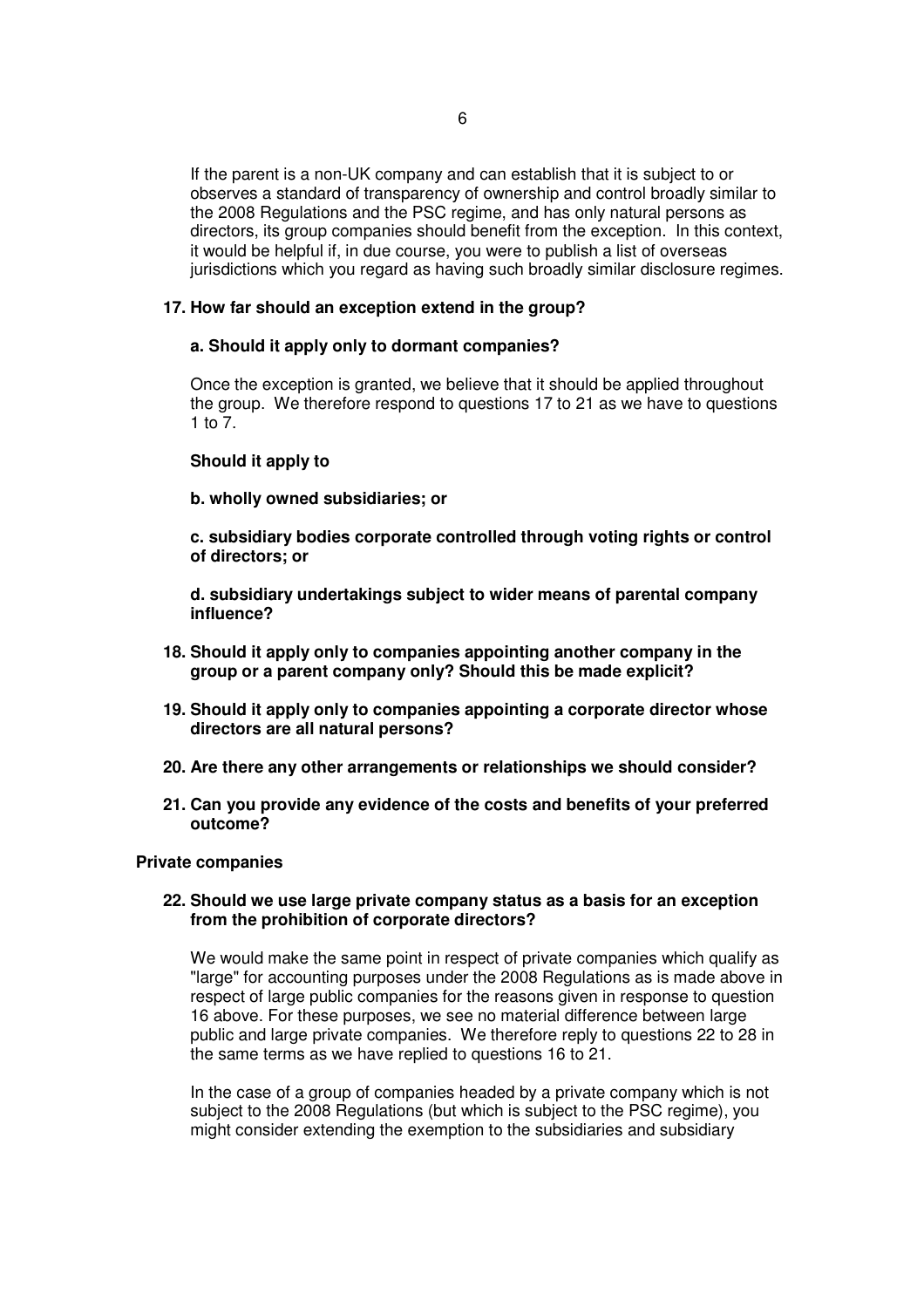undertakings of the parent, provided that (a) the ultimate parent only has natural persons as directors, and (b) the directors of any corporate director of a subsidiary or subsidiary undertaking are themselves all natural persons. This latter requirement can be seen as giving the assurance of transparency which is not given in this case by the 2008 Regulations.

- **23. Should any exception extend to all large private companies, or only to large private companies in group structures?**
- **24. How far should an exception extend in the group?** 
	- **a. Should it apply only to dormant companies?**

**Should it apply to** 

**b. wholly owned subsidiaries; or** 

**c. subsidiary bodies corporate controlled through voting rights or control of directors; or** 

**d. subsidiary undertakings subject to wider means of parental company influence?** 

- **25. Should it apply only to companies appointing another company in the group or a parent company only? Should this be made explicit?**
- **26. Should it apply only to companies appointing a corporate director whose directors are all natural persons?**
- **27. Are there any other arrangements or relationships we should consider?**
- **28. Can you provide any evidence of the costs and benefits of your preferred outcome?**

#### **Companies in regulated sectors**

### **29. Are there any further areas where regulation supports high standards of transparency and corporate governance, which might also suggest a basis for an exception?**

We believe that the arguments made above in relation to questions 1 to 7 for listed companies apply equally to companies which are regulated by the Financial Conduct Authority or the Prudential Regulation Authority. Those companies are subject to significant regulatory checks and continuing oversight. The control of such companies is checked and known and the regulators seek to ensure that various elements of good corporate governance are complied with.

There may not be many FCA or PRA authorised entities which have a corporate director (and if they do, that corporate director would itself need to be approved for that role) but we believe that this exemption from the ban on the use of corporate directors follows logically from the principles set out in the Consultation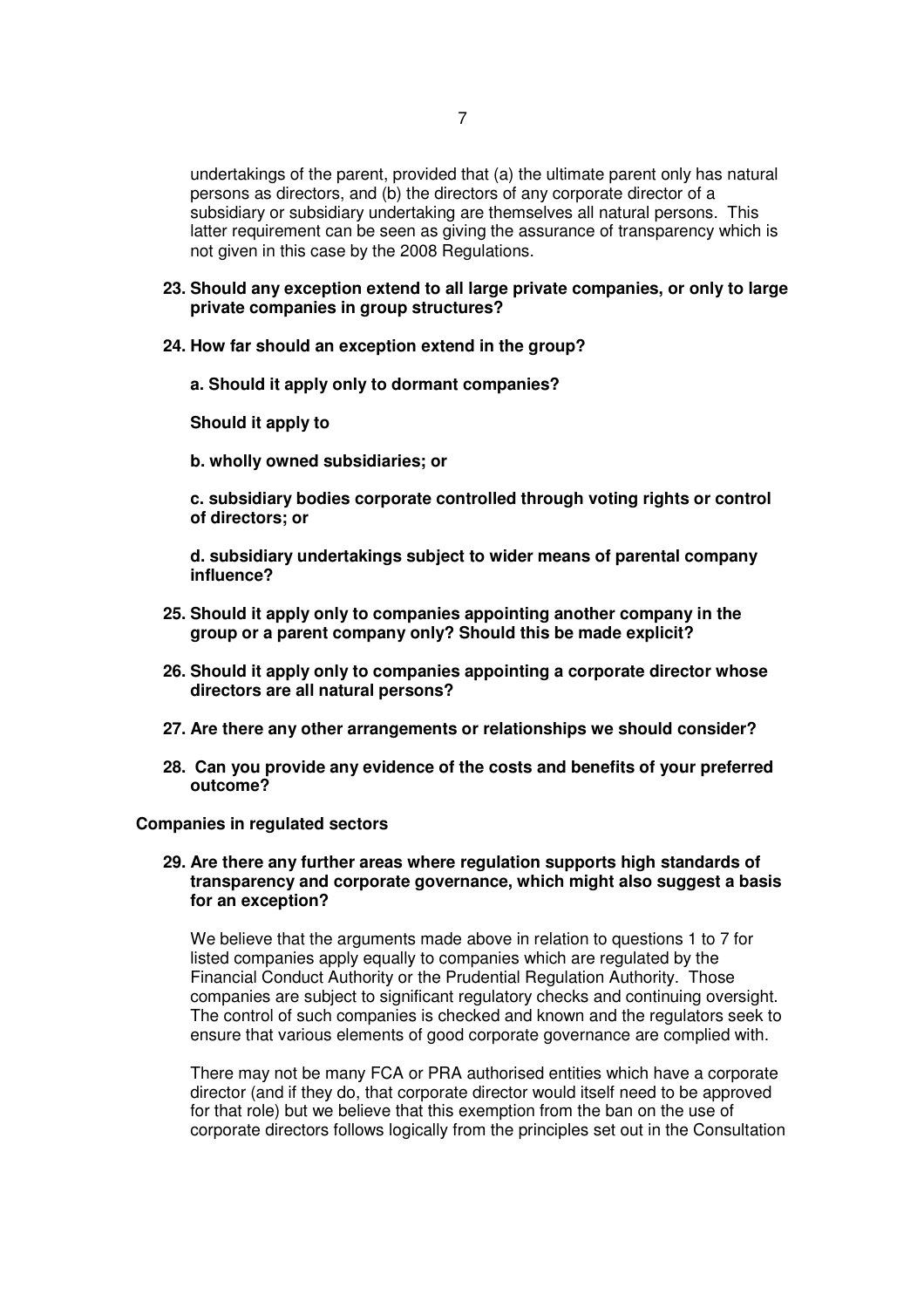Paper. We believe the exemption should apply not only to the regulated entity but should extend also to its subsidiary undertakings for the reason given in response to question 3 above.

### **Charitable companies**

**30. Should we use operating as a regulated charitable company as a basis for an exception from the prohibition of corporate directors?**

We do not offer a view on questions 30 to 32.

### **31. How far should an exception extend among charitable companies?**

### **For instance should it apply**

**a. To all charitable companies; or** 

**b. To charitable companies appointing a charity as corporate director; and/or** 

- **c. To charities appointing a public body as a corporate director; and/or**
- **d. To charities of a certain size; and/or**
- **e. On the basis of evaluation by charity regulators; and/or**
- **f. On any other basis?**
- **32. Can you provide any evidence of the costs and benefits of your preferred outcome?**

**Corporate trustees of pension funds** 

- **33. Can you provide any further information or evidence we should consider in relation to the abuses or value of corporate directors in the pensions industry?**
	- **a. Are corporate directorships in trustees rare, restricted to larger companies and generally transparent? Are there any other or particular arrangements in which they are used in the pensions industry?**

Corporate directors are common in the pensions industry. Their use usually arises where a professional independent trustee is appointed as a director of a corporate trustee. As far as we are aware, all of the major professional independent trustee businesses (such as The Law Debenture Pension Trust Corporation plc, Bes Trustees plc, Capital Cranfield Pension Trustees Limited and HR Trustees Limited) do not operate through the appointment of natural persons; they operate instead through the appointment of a company as a trustee or trustee director. Their use is transparent and we are not aware of any abuses resulting from such arrangements. The involvement of independent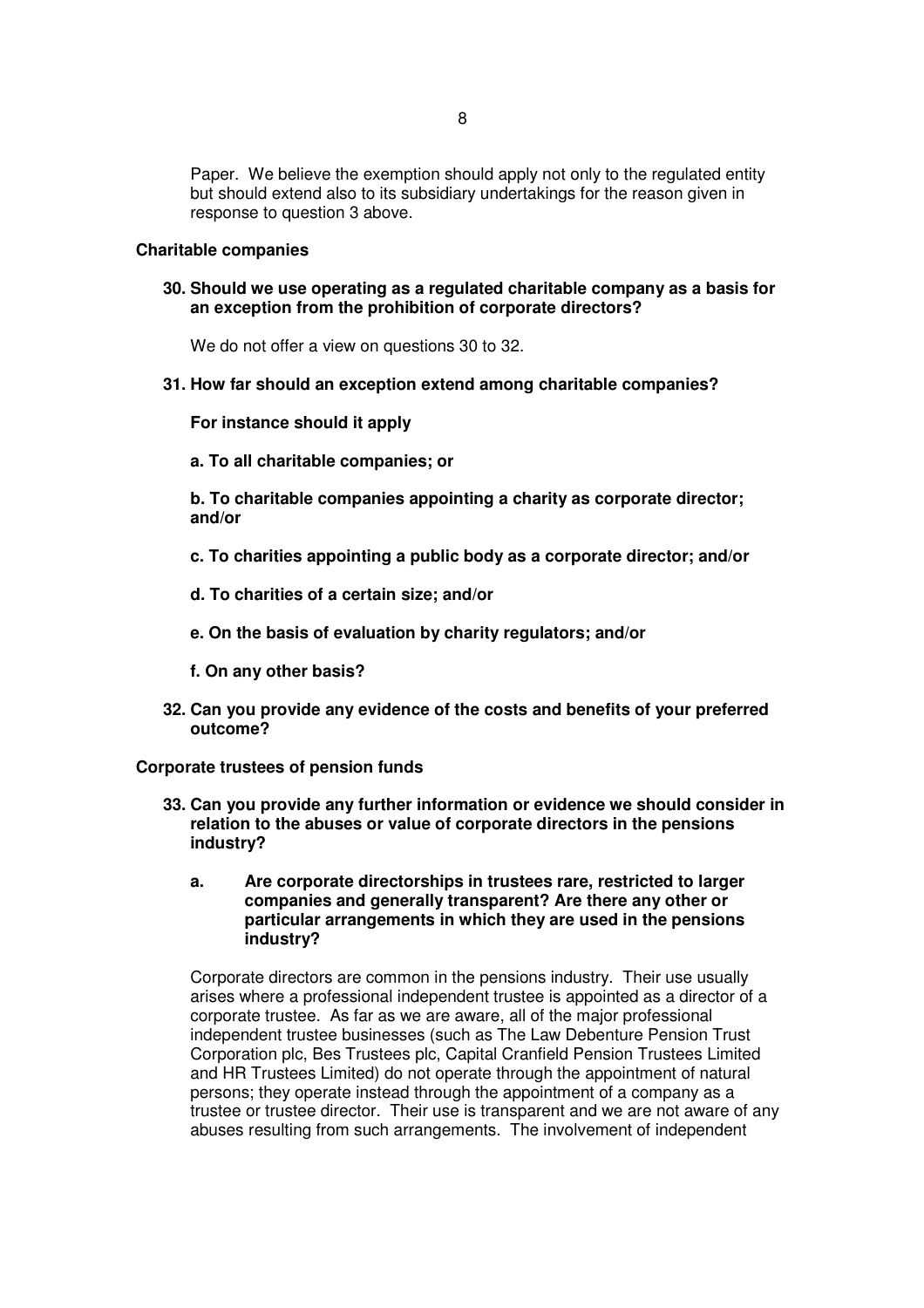trustees with a scheme is generally viewed by the pensions industry as something to be encouraged, as independent trustees offer objectivity, and a wide range of experience and skills. Independent trustee appointments have increased in recent years and not just in relation to large pension schemes. For larger schemes, such appointments are often viewed as part of good governance, providing direction and leadership (the independent trustee director often acts as the chair of the trustee board), helping to fill any skills gaps within the existing trustee board and providing reassurance for members that the scheme is operating with objective oversight. Smaller schemes often struggle to recruit trustees from within the employer's business (whether with suitable knowledge and experience, or at all), and the monetary pressures on smaller schemes often mean that they have more limited professional adviser support than is the case with larger schemes. An experienced professional independent trustee can offer much needed support and cost effective expertise in such cases.

It is worth noting that those working in independent trustee businesses are usually seasoned pension professionals coming from a wide range of backgrounds including pensions actuaries, pensions managers, investment professionals and pension lawyers. A clear advantage for schemes in making a corporate director appointment is the ability to draw on the expertise of different individuals within the independent trustee business where appropriate, as opposed to appointing one particular individual originating from just one of these backgrounds. It also allows for changes of personnel without needing to change a director appointment where a pension scheme's usual independent trustee contact changes or is unavailable (and therefore reduces the risk of decisions being taken by an individual who lacked the authority to do so). Where a corporate independent trustee director is used, it also seems to us that checking the coverage of the independent trustee's professional indemnity insurance is likely to be more straightforward (and with less risk of a claim being rejected on the basis of actions having been taken by a different individual).

It is widely recognised in the pensions industry that many professional independent trustee businesses operate through corporate director appointments (where the pension scheme has a corporate trustee). For example, the Pensions Regulator maintains its own independent trustee register and accepts applications to be on its register from companies. In fact, the only independent trustee entities on this register as at 5 January 2015 are 15 companies. The Pensions Regulator uses this register to appoint independent trustees to schemes where it wishes to ensure that the pension scheme is being properly administered or that members are protected when the employer sponsoring the pension scheme has become insolvent.

The Government's current proposals to improve the governance of defined contribution pensions, as set out in the consultation paper 'Better Workplace Pensions: Putting Savers' Interests First', and which are to be implemented from April 2015, accept and endorse the value of professional independent trustee appointments (including appointments of a corporate trustee or trustee firm as an independent director of a corporate pension scheme trustee). For example: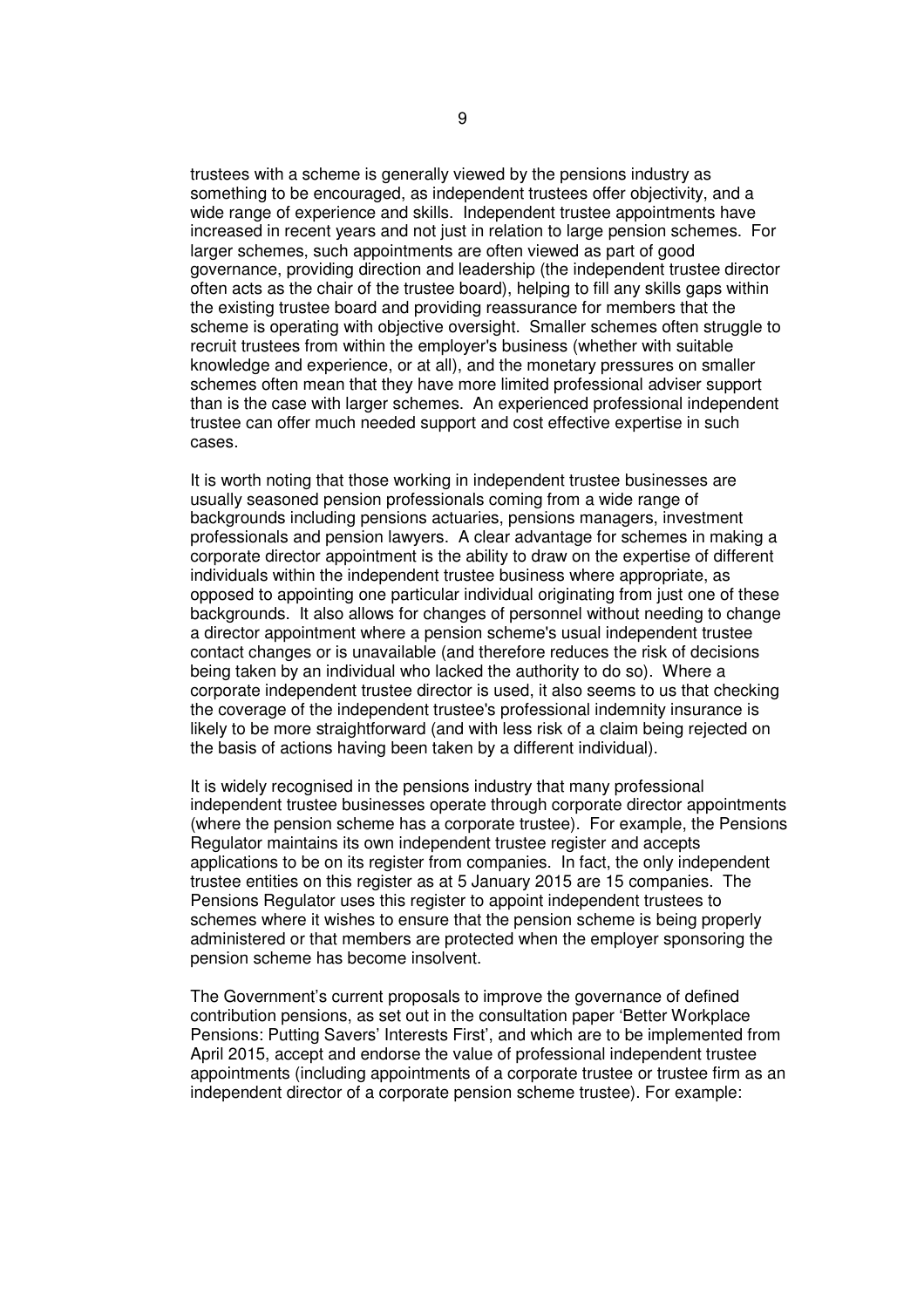- small self-administered schemes will be exempt from the new governance standards where they have an independent trustee registered on the Pensions Regulator's register (as noted above, currently these are all corporate entities); and
- where a professional trustee firm is appointed as the independent trustee of a master trustee arrangement, the firm itself (as opposed to the individual representing it) will be exempt from the restrictions on maximum term of appointment which will apply to individual independent trustees (although the individual representing the firm would be subject to a restricted maximum term to ensure independence).

### **b. Are there any significant risks attached to allowing corporate directorships in corporate trustees to continue?**

We are not aware of any significant risks attached to the use of corporate directors in corporate trustees and have seen no evidence to suggest such risks exist. There would however be significant risks for the pensions industry if company director appointments were to be prohibited in the context of a corporate pension scheme trustee. Such approach would risk the loss of independent trustee expertise (we do not know if those offering their expertise through a corporate appointment would be willing to do so through appointment as natural persons), as well as reducing a pension scheme's ability to flexibly access and draw upon different skill-sets available within an independent trustee's business.

# **34. Is there more that should be done to improve transparency of corporate directorships in corporate trustees?**

No. We are not, in any event, aware of any issues arising from a lack of transparency of corporate directorships in corporate trustees.

# **35. Can you provide any evidence of the costs and benefits of your preferred outcome?**

The disadvantage of prohibiting the use of corporate directors will be the potential loss of access to the knowledge, skills and objective oversight offered by professional independent trustee businesses. This risks a lower quality of decision making by trustees and ultimately worse outcomes for pension scheme members. Reduced professional independent trustee involvement in pension schemes would be a reversal of the direction of travel evident in the pension schemes' industry over the last few years, and which we believe has been viewed as a positive direction of travel by the pensions industry, the Department for Work and Pensions and the Pensions Regulator.

# **Societas Europaea (SEs)**

# **36. Should we use SE status as a basis for an exception from the prohibition of corporate directors?**

Yes. We see no reason to treat SEs differently to PLCs.